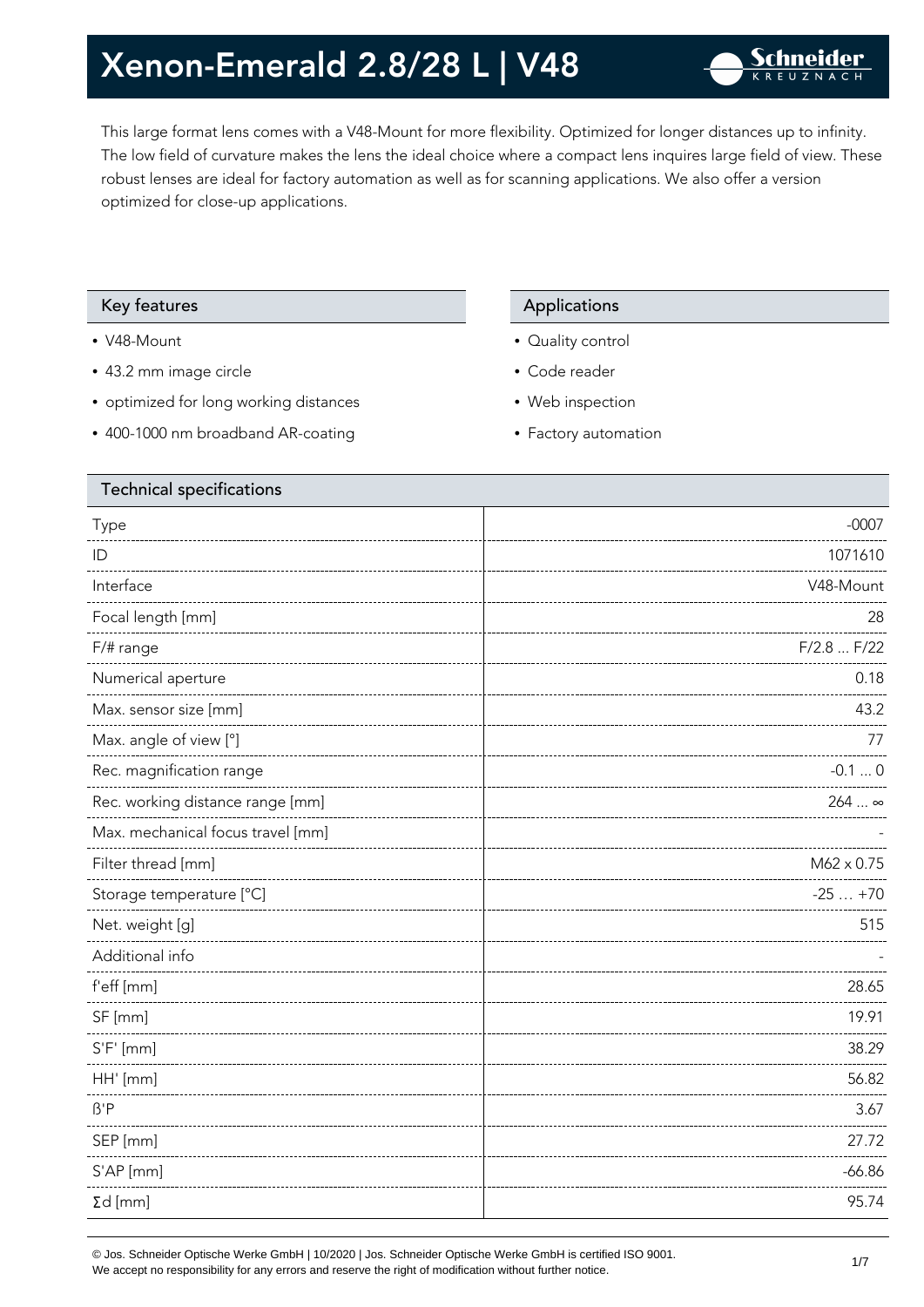

### MTF charts

| Spectrum name    |     |     |  |     |     |     |
|------------------|-----|-----|--|-----|-----|-----|
| Wavelengths [nm] | 425 | 475 |  | 575 | 625 | 675 |
| Rel. weights [%] |     |     |  | ≘∼  |     |     |









 $\epsilon$ 











- 20 LP/mm, radial --- 20 LP/mm, tangential

40 LP/mm, radial --- 40 LP/mm, tangential

- 80 LP/mm, radial --- 80 LP/mm, tangential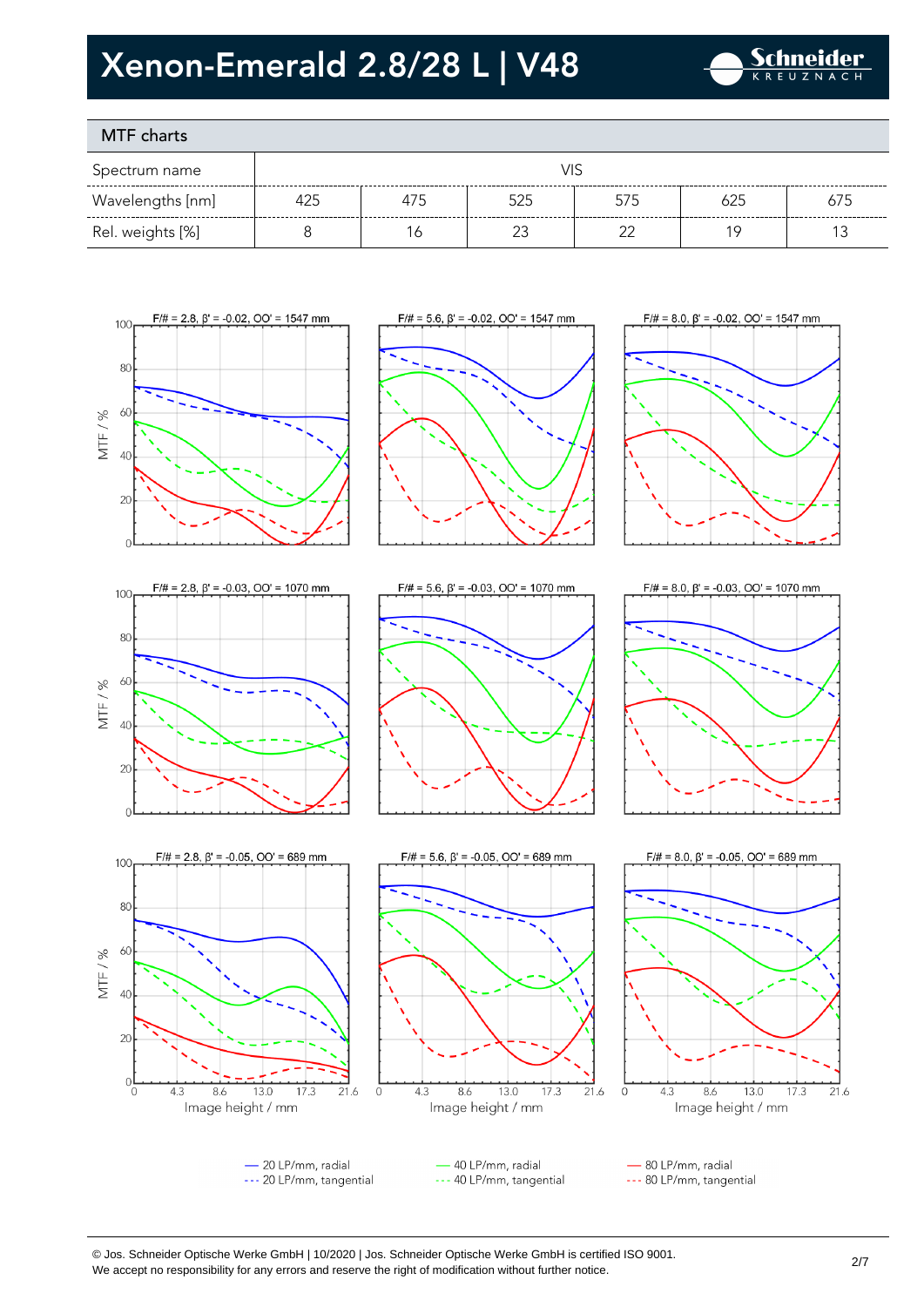

### Rel. illumination vs. image height



#### $- -$  F/# = 2.8,  $\beta$  = -0.02 -  $F/\# = 5.6$ ,  $\beta = -0.02$  $- -$  F/# = 8.0,  $\beta$  = -0.02  $F/\# = 2.8, \ \beta = -0.03$  $F/\# = 5.6$ ,  $\beta = -0.03$  $F/\# = 8.0, \ \beta = -0.03$  $\overline{\phantom{0}}$ .......  $F/\# = 2.8, \ \beta = -0.05$ .......  $F/\# = 5.6$ ,  $\beta = -0.05$ .......  $F/\# = 8.0, \ \beta = -0.05$

#### Distortion vs. image height



### Transmittance vs. wavelength



© Jos. Schneider Optische Werke GmbH | 10/2020 | Jos. Schneider Optische Werke GmbH is certified ISO 9001. We accept no responsibility for any errors and reserve the right of modification without further notice.<br>We accept no responsibility for any errors and reserve the right of modification without further notice.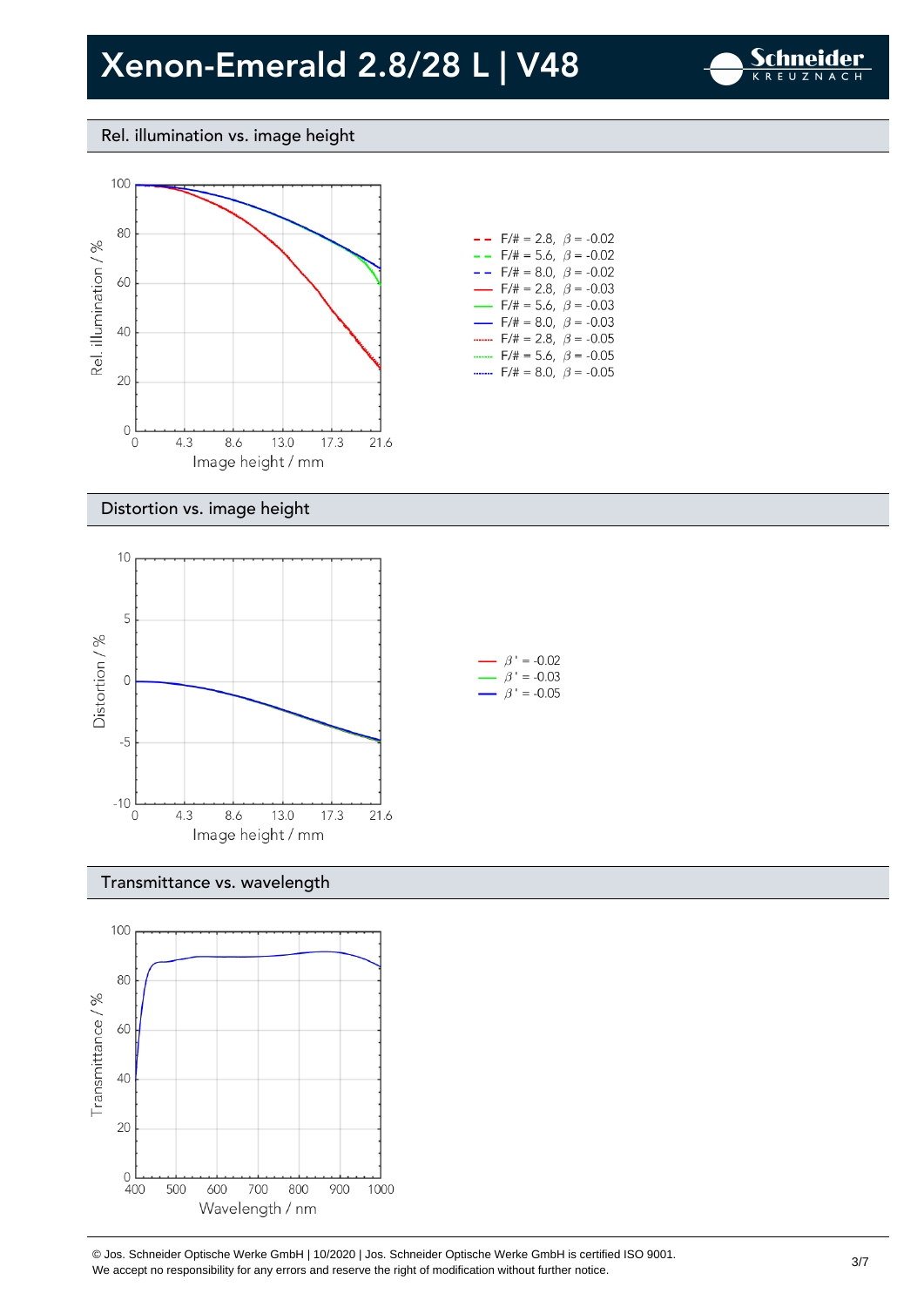

### Technical drawings



standard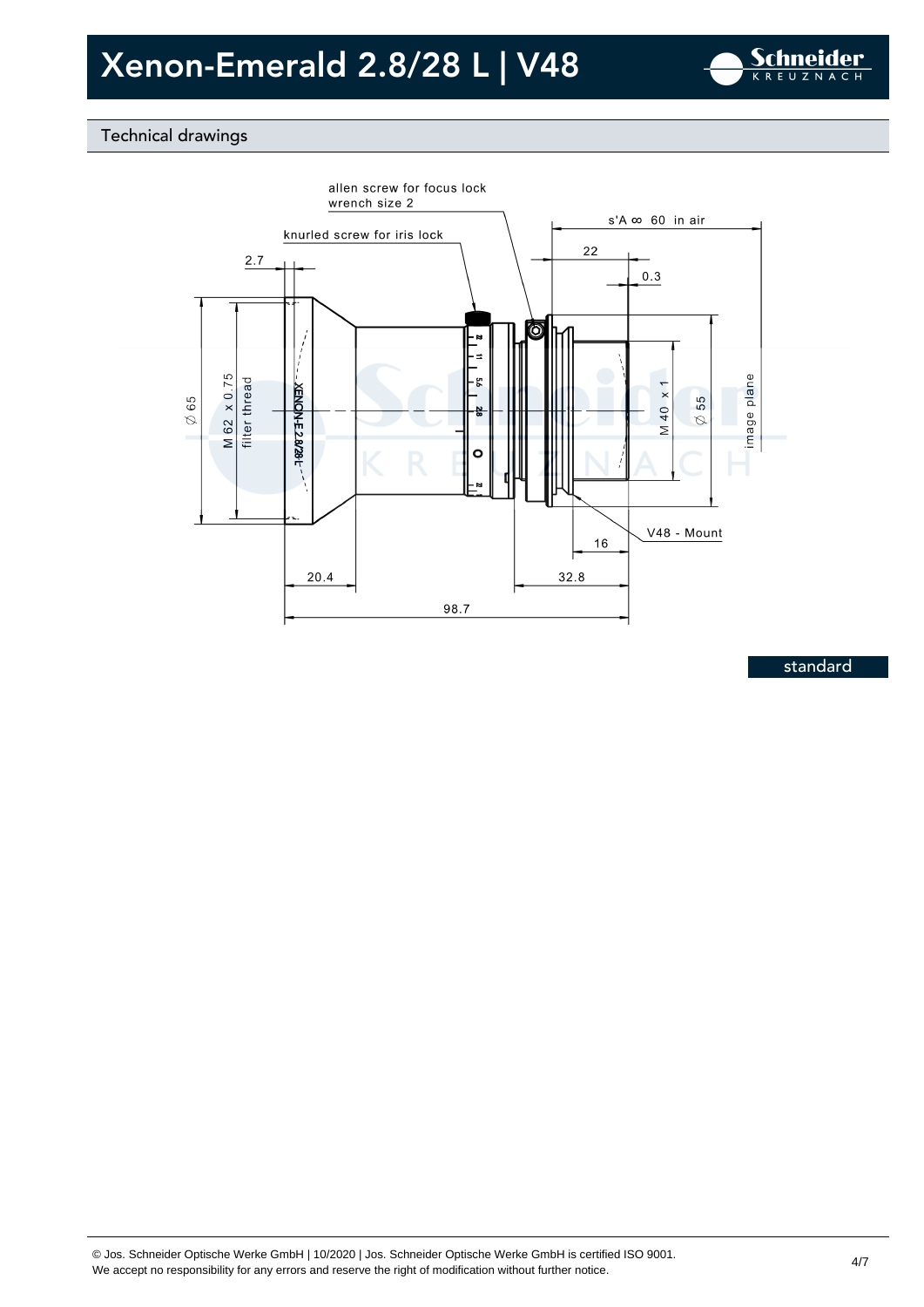

| Accessories    | Mount                   | Eff. length       | ID      |
|----------------|-------------------------|-------------------|---------|
| Adapter        | V48 / C-Mount           | 8.5 mm            | 1072650 |
|                | V48 / TFL-Mount         | $8.5 \text{ mm}$  | 1098493 |
|                | V48 / M42 $\times$ 0.75 | $8.5 \text{ mm}$  | 1072652 |
|                | V48 / M42 x 1           | $8.5 \text{ mm}$  | 1072660 |
|                | V48 / M58 $\times$ 0.75 | $10 \text{ mm}$   | 1072659 |
| Extension tube | V48 / V48               | $10 \text{ mm}$   | 1072661 |
|                | V48 / V48               | $25 \text{ mm}$   | 1072651 |
|                | V48 / V48               | $50 \, \text{mm}$ | 1072662 |